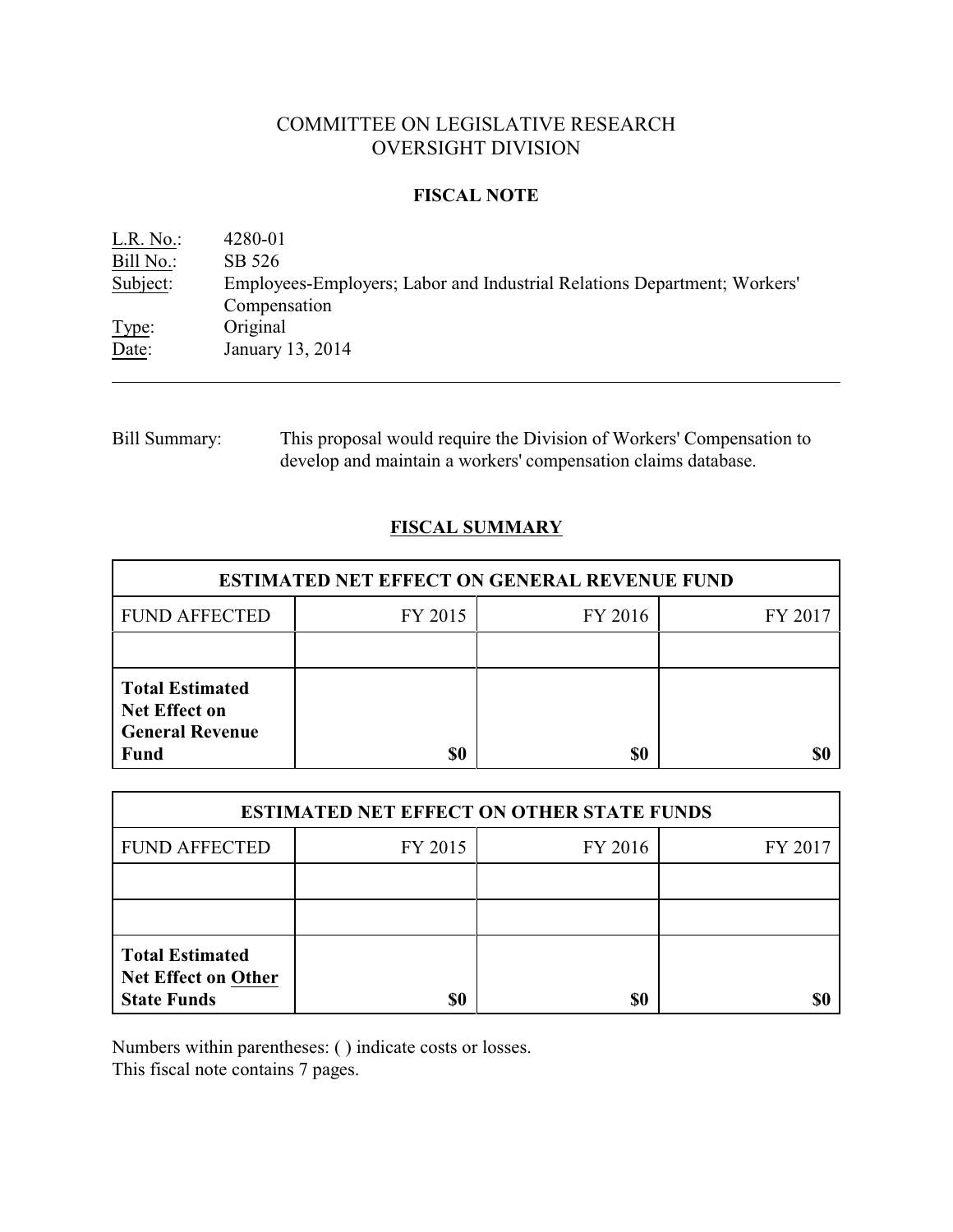L.R. No. 4280-01 Bill No. SB 526 Page 2 of 7 January 13, 2014

| <b>ESTIMATED NET EFFECT ON FEDERAL FUNDS</b>                        |         |         |         |  |
|---------------------------------------------------------------------|---------|---------|---------|--|
| <b>FUND AFFECTED</b>                                                | FY 2015 | FY 2016 | FY 2017 |  |
|                                                                     |         |         |         |  |
|                                                                     |         |         |         |  |
| <b>Total Estimated</b><br>Net Effect on All<br><b>Federal Funds</b> | \$0     | \$0     |         |  |

| <b>ESTIMATED NET EFFECT ON FULL TIME EQUIVALENT (FTE)</b>    |         |                    |  |  |  |
|--------------------------------------------------------------|---------|--------------------|--|--|--|
| <b>FUND AFFECTED</b>                                         | FY 2015 | FY 2016<br>FY 2017 |  |  |  |
|                                                              |         |                    |  |  |  |
|                                                              |         |                    |  |  |  |
| <b>Total Estimated</b><br><b>Net Effect on</b><br><b>FTE</b> |         |                    |  |  |  |

 $\Box$  Estimated Total Net Effect on All funds expected to exceed \$100,000 savings or (cost).

 $\Box$  Estimated Net Effect on General Revenue Fund expected to exceed \$100,000 (cost).

| <b>ESTIMATED NET EFFECT ON LOCAL FUNDS</b> |         |         |        |
|--------------------------------------------|---------|---------|--------|
| FUND AFFECTED                              | FY 2015 | FY 2016 | FY 201 |
| <b>Local Government</b>                    | \$0     | \$0     | \$0    |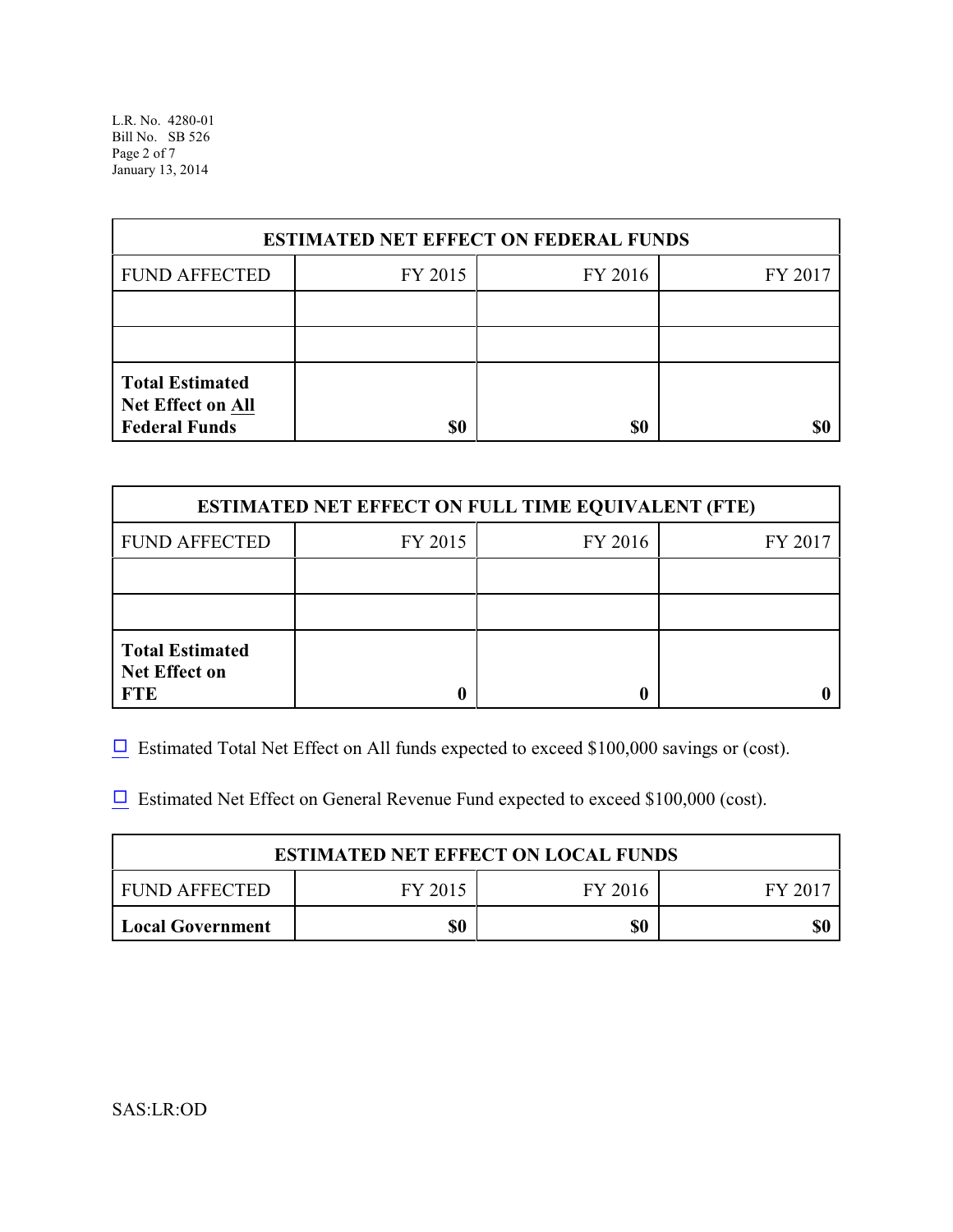L.R. No. 4280-01 Bill No. SB 526 Page 3 of 7 January 13, 2014

## **FISCAL ANALYSIS**

### ASSUMPTION

### Section 287.980, RSMo. - Workers' Compensation Claims Database:

The proposed language in this section would require the Division of Workers' Compensation to develop and maintain a workers' compensation claims database that the public can access on the Division's website.

### IT impact

Officials from the **Department of Labor and Industrial Relations (DOLIR)** assume inquiries would be made from the web on an inquiry screen to key in the claimant's name and last 4 digits of the claimant's social security number (SSN) rather than the entire SSN, which would produce a screen to show the results of the search. Department officials also assume the "date of claim" would mean the claim filed date with the Division of Workers' Compensation (Division) regardless of the date of the injury. Since the date of the injury is not a retrievable field to the user, the information provided could potentially be subject to misinterpretation and/or misuse. Results would be sorted by claim type; i.e. whether the claim was made against the employer's insurance or against the Second Injury Fund (SIF), and the results would indicate whether the claim is open or closed. Department officials stated that the estimated cost to develop a new web system and workers' compensation claims database is \$22,806.

A nightly program would need to be developed to refresh the database with daily activity from the Division's computer system so updated claims information would be shown. The initial database would contain approximately 568,000 claim records with expected annual growth of approximately 13,000 records. The Division's current database covers employer insurance claims from 1986 to date and SIF claims from 1989 to date. Some claims from older years are entered, but not on a consistent basis.

It is likely that a search using a claimant's name (potential employee's name) and the last 4 digits of the claimant's SSN would return information on multiple claims. The search would not include information relating to claimants who are assigned a unique identifier in place of a SSN.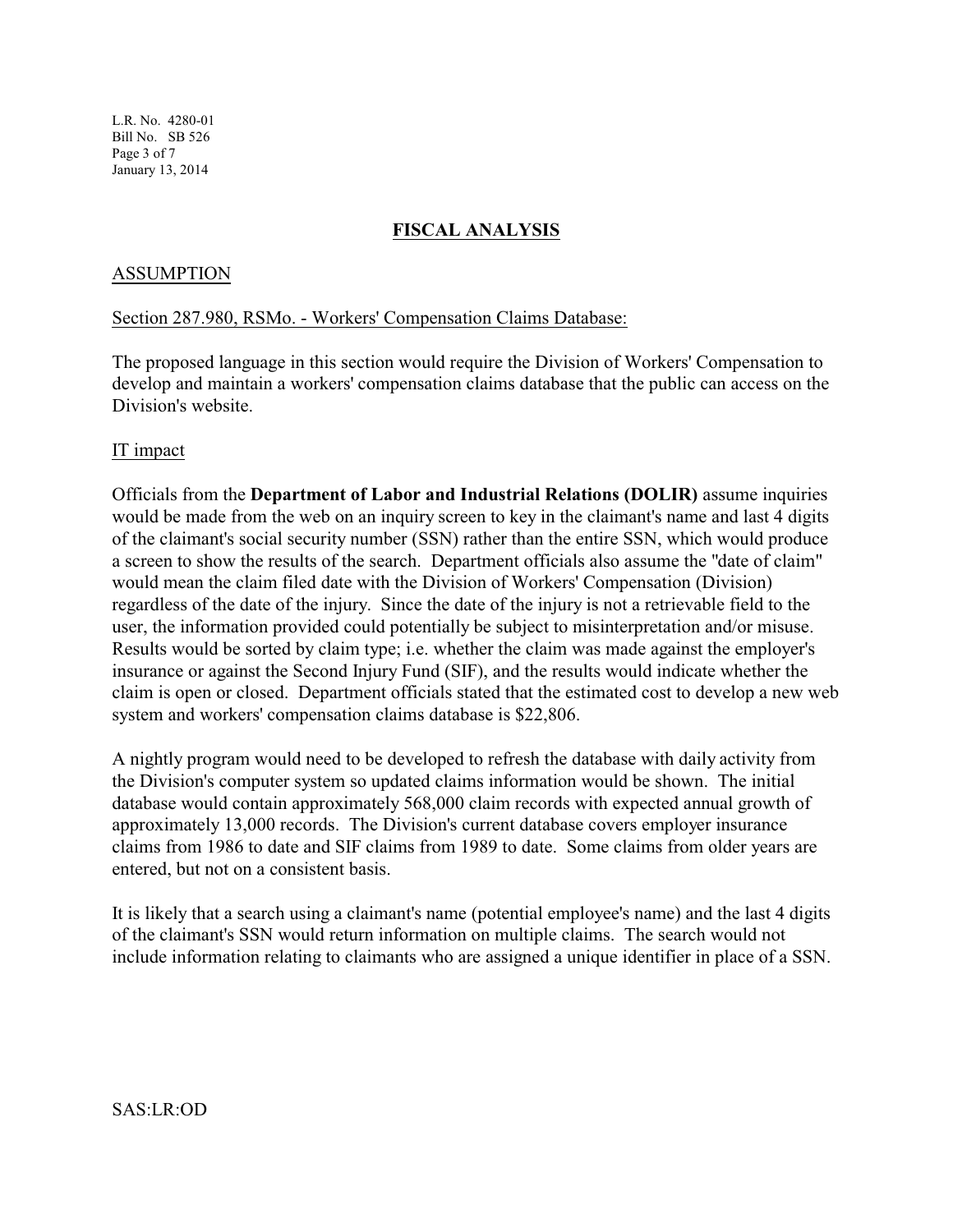L.R. No. 4280-01 Bill No. SB 526 Page 4 of 7 January 13, 2014

# ASSUMPTION (continued)

Additional screens would be required to capture the name and address of the employer requesting the information and to provide an employer registration process including a program to authenticate the employer registration process. A database and program would be required to capture the employer registration including the ability for an employer to change information such as the password used for on-line activity. The estimated cost for this process is \$19,467.

An additional database and program would be required to capture and log on-line activity for each employer, including the date of each inquiry, the results of each inquiry, and the number of inquiries. An additional program would be required to bill the employer based on the number of successful inquiries and to maintain the payment status of each employer. The estimated cost for this process is \$15,638.

**Oversight** notes the total DOLIR estimate of IT cost for system changes and updates in this proposal is  $(\$22,806 + \$19,467 + \$15,638) = \$57,911$ .

Officials from the **Office of Administration, Information Technology Services Division (OA-ITSD**) provided an estimate of \$57,911 for employees' salary costs related to this proposal; with employee benefits, the OA-ITSD estimate totaled \$87,449.

**Oversight** assumes OA - ITSD (DOLIR) is provided with core funding to handle a certain amount of activity each year. Oversight also assumes OA-ITSD (DOLIR) could absorb the costs related to the current version of this proposal. If multiple bills pass which require additional staffing and duties at substantial costs, OA - ITSD (DOLIR) could request funding through the appropriation process.

# Administrative impact

Officials from the **Department of Labor and Industrial Relations** stated they are not able to determine whether the Department's fraud and noncompliance staff would need additional personnel to deal with the new responsibilities.

**Oversight** assumes the Department would not require additional staff to implement this proposal; if unanticipated additional work is required or if multiple proposals are implemented which increase the Department's workload, resources could be requested through the budget process.

SAS:LR:OD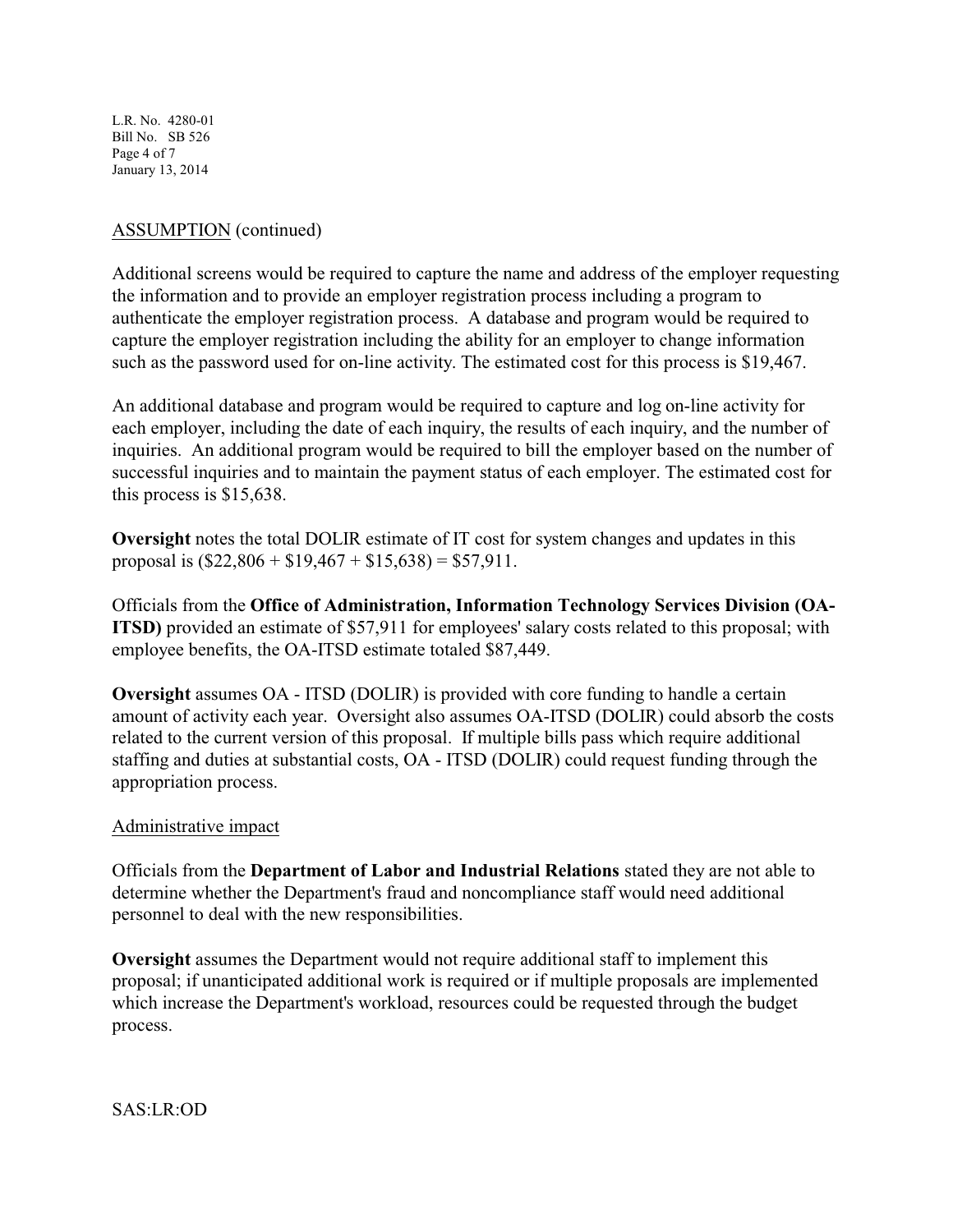L.R. No. 4280-01 Bill No. SB 526 Page 5 of 7 January 13, 2014

## ASSUMPTION (continued)

Officials from **Office of the State Public Defender (SPD)** stated that for the purpose of the proposed legislation, and as a result of excessive caseloads, their organization could not assume existing staff would provide competent, effective representation for any new cases where indigent persons are charged with the proposed new crime of fraudulently accessing the Division of Worker's Compensation Claims database, a proposed new Class A Misdemeanor.

SPD officials also stated that while the number of new cases may be too few or uncertain to request additional funding for this specific bill, their organization would continue to request sufficient appropriations to provide competent and effective representation in all cases where the right to counsel attaches.

**Oversight** assumes the SPD could absorb the additional caseload that may result from this proposal.

Officials from the **Missouri Highway Patrol** deferred to the Office of Administration - Division of General Services for an estimate of potential fiscal impact on the state.

Officials from the **Office of Sate Courts Administrator** assume the proposal would not have an impact in excess of \$100,000

Officials from the **Office of the Secretary of State**, the **Joint Committee on Administrative Rules**, the **Office of Prosecution Services**, the **Office of Administration** - **General Services Division**, the **Department of Corrections**, and the **Department of Public Safety** - **Division of Fire Safety**, **Capitol Police**, **Missouri Veterans Commission**, **Division of Alcohol and Tobacco Control**, and **State Emergency Management Agency** each assume the proposal would not fiscally impact their respective agencies.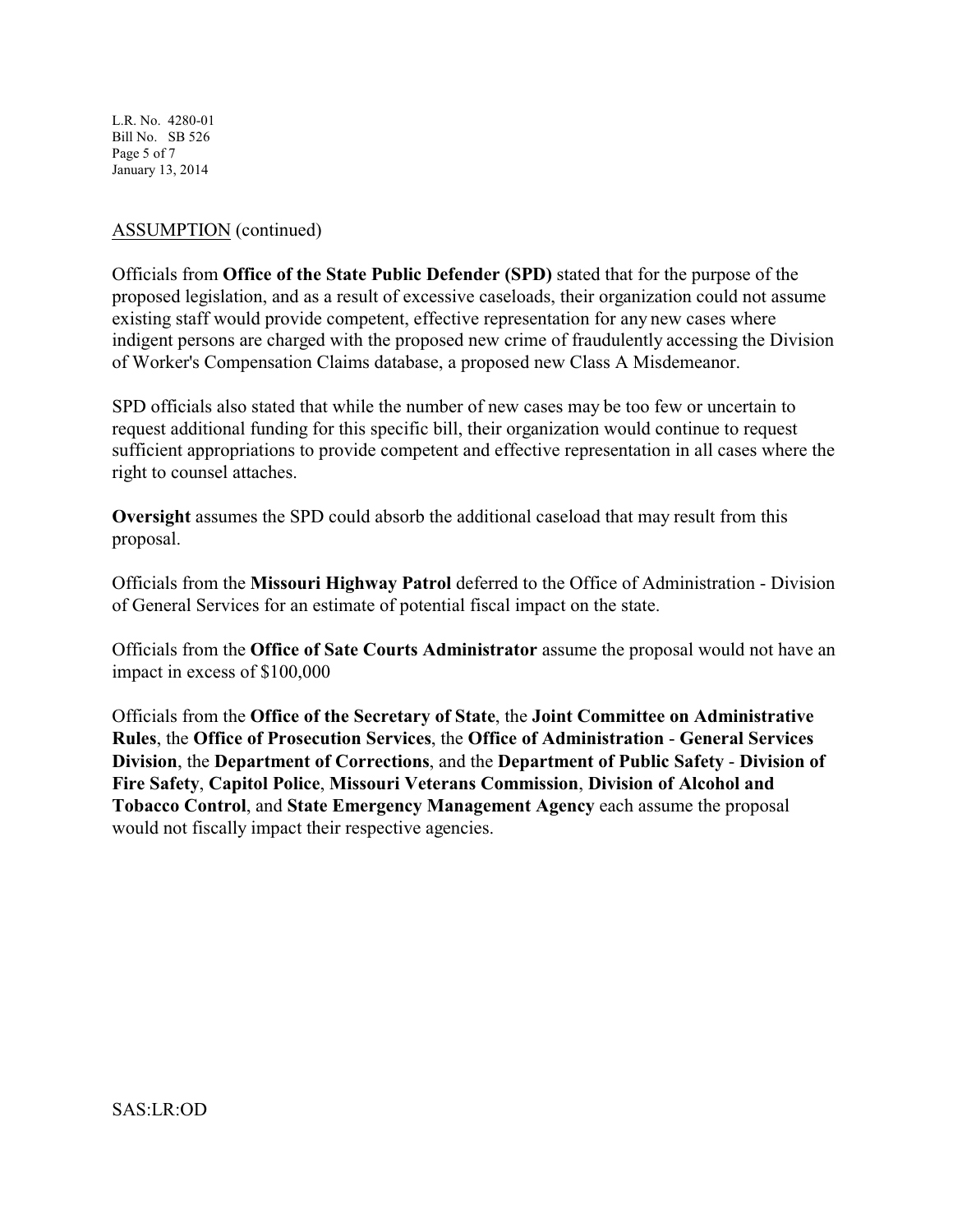L.R. No. 4280-01 Bill No. SB 526 Page 6 of 7 January 13, 2014

| FISCAL IMPACT - State Government | FY 2015<br>$(10 \text{ Mo.})$ | FY 2016    | FY 2017    |
|----------------------------------|-------------------------------|------------|------------|
|                                  | <u>\$0</u>                    | <u>\$0</u> | <u>\$0</u> |
| FISCAL IMPACT - Local Government | FY 2015<br>$(10 \text{ Mo.})$ | FY 2016    | FY 2017    |
|                                  | <u>\$0</u>                    | <u>\$0</u> | <u>\$0</u> |

### FISCAL IMPACT - Small Business

This proposal could have a direct fiscal impact to small businesses which are subject to the workers' compensation law.

### FISCAL DESCRIPTION

The proposed legislation would require the Division of Workers' Compensation to develop and maintain a workers' compensation claims database. The database would be accessible to potential employers during a pre-hire period, and searchable by an employee's name and social security number. The database would not be subject to the records retention requirements in the workers' compensation law. The Division would be required to maintain a record of claims records reviewed, and those who fraudulently access the database would be guilty of a Class A misdemeanor.

This legislation is not federally mandated, would not duplicate any other program and would not require additional capital improvements or rental space.